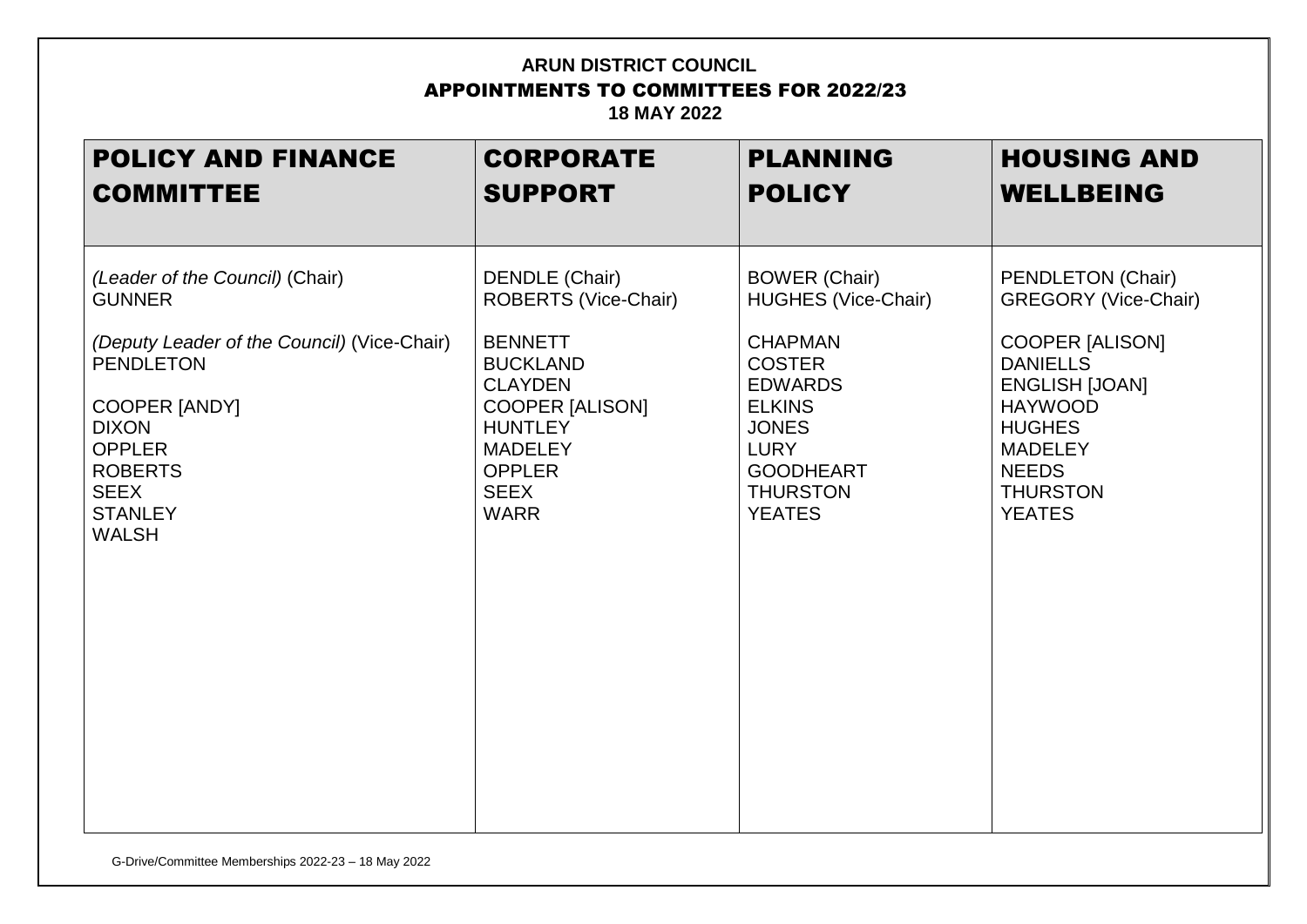| <b>ENVIRONMENT</b>                                                                                                                                                                                                           | <b>ECONOMY</b>                                                                                                                                                                                                               | <b>AUDIT &amp;</b><br><b>GOVERNANCE</b><br><b>COMMITTEE</b>                                                                                                                                                                        | <b>STAFF</b><br><b>CONSULTATION</b><br><b>PANEL</b>                                                                                                                                                              |
|------------------------------------------------------------------------------------------------------------------------------------------------------------------------------------------------------------------------------|------------------------------------------------------------------------------------------------------------------------------------------------------------------------------------------------------------------------------|------------------------------------------------------------------------------------------------------------------------------------------------------------------------------------------------------------------------------------|------------------------------------------------------------------------------------------------------------------------------------------------------------------------------------------------------------------|
| <b>EDWARDS (Chair)</b><br><b>ENGLISH [PAUL] (Vice-Chair)</b><br><b>BICKNELL</b><br><b>CHACE</b><br><b>GOODHEART</b><br><b>HUNTLEY</b><br><b>NEEDS</b><br><b>STANIFORTH</b><br><b>THURSTON</b><br><b>WARR</b><br><b>WORNE</b> | <b>COOPER [ANDY]</b><br>(Chair)<br><b>GUNNER (Vice-Chair)</b><br><b>DIXON</b><br><b>EDWARDS</b><br><b>NORTHEAST</b><br><b>ROBERTS</b><br><b>SEEX</b><br><b>STANIFORTH</b><br><b>STANLEY</b><br><b>WALSH</b><br><b>YEATES</b> | <b>CLAYDEN</b> (Chair)<br><b>CHAPMAN (Vice-Chair)</b><br><b>BENNETT</b><br><b>BROOKS</b><br><b>CHACE</b><br><b>GOODHEART</b><br><b>NORTHEAST</b><br><b>OLIVER-REDGATE</b><br><b>OPPLER</b><br><b>STANIFORTH</b><br><b>TILBROOK</b> | (Chair of Corporate Support)<br>Committee)<br><b>DENDLE</b><br>(Vice-Chair Corporate<br><b>Support Committee)</b><br><b>ROBERTS</b><br><b>Chief Executive</b><br><b>UNISON Branch Executive</b><br>Members $x$ 2 |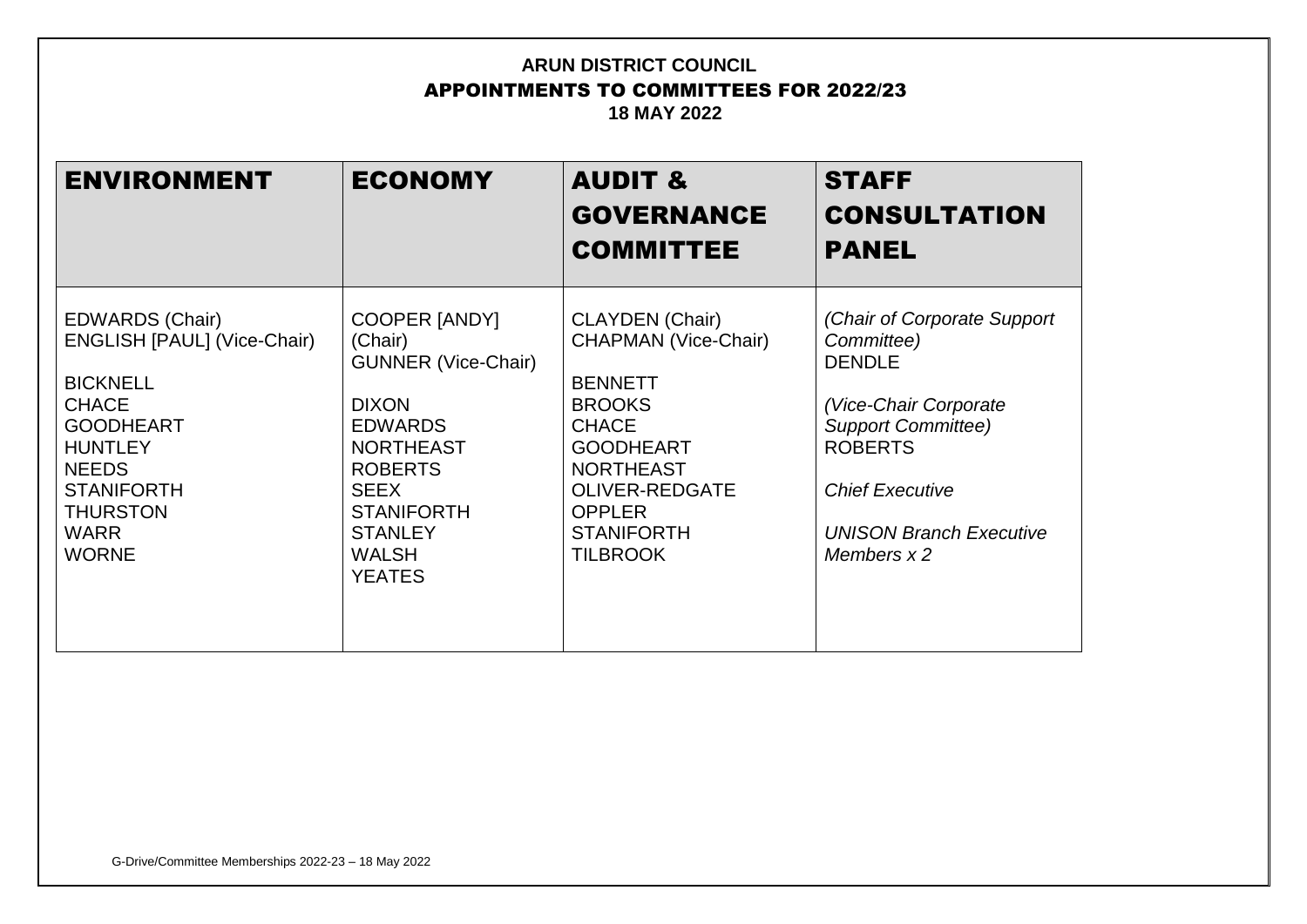| <b>PLANNING</b><br><b>COMMITTEE</b>                                                                                                                                                                             | <b>LICENSING</b><br><b>COMMITTEE</b>                                                                                                                                     | <b>HOUSING APPEALS</b><br><b>PANEL</b> |
|-----------------------------------------------------------------------------------------------------------------------------------------------------------------------------------------------------------------|--------------------------------------------------------------------------------------------------------------------------------------------------------------------------|----------------------------------------|
| <b>CHAPMAN (Chair)</b><br>LURY (Vice-Chair)                                                                                                                                                                     | <b>BLANCHARD-COOPER (Chair)</b><br>COOPER [ANDY] (Vice-Chair)                                                                                                            | (Chair)                                |
| <b>BLANCHARD-COOPER</b><br><b>BOWER</b><br><b>CHACE</b><br><b>EDWARDS</b><br><b>KELLY</b><br><b>GOODHEART</b><br><b>HAYWOOD</b><br><b>THURSTON</b><br><b>TILBROOK</b>                                           | <b>CLAYDEN</b><br><b>GREGORY</b><br><b>DANIELLS</b><br><b>HAMILTON</b><br><b>KELLY</b><br><b>NORTHEAST</b><br><b>OLIVER-REDGATE</b><br><b>STANIFORTH</b><br><b>WORNE</b> | 9 Vacancies to be confirmed            |
| <b>Named Substitute Members</b><br><b>CATTERSON</b><br><b>COSTER</b><br><b>DANIELLS</b><br><b>HAMILTON</b><br><b>JONES</b><br><b>WORNE</b><br><b>CLAYDEN</b><br><b>COOPER (ALISON)</b><br><b>OLIVER-REDGATE</b> |                                                                                                                                                                          |                                        |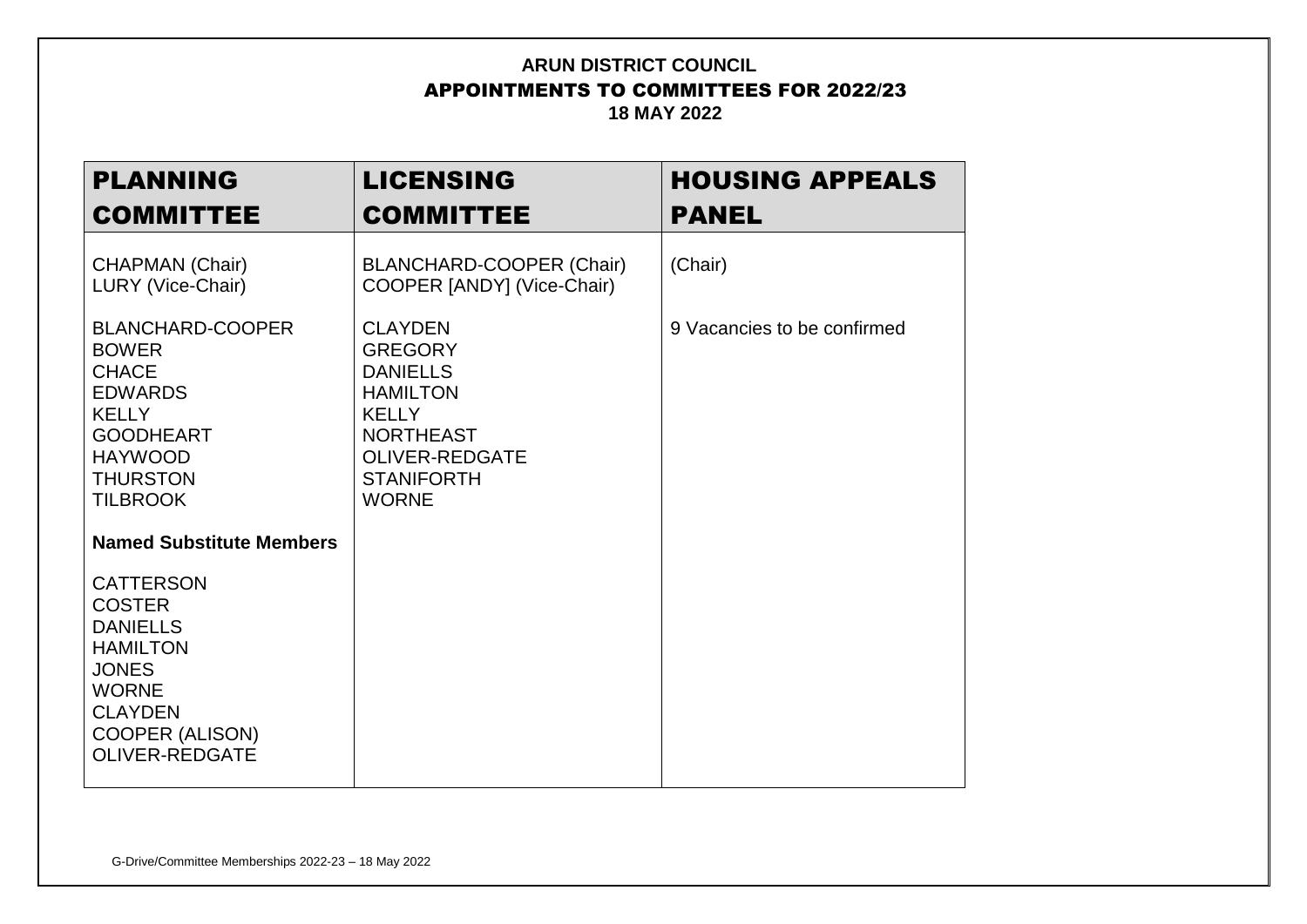| <b>STAFF APPEALS</b><br><b>PANEL</b>                                                                                                                     | <b>CHIEF</b><br><b>EXECUTIVE'S</b><br><b>REMUNERATION</b><br><b>COMMITTEE</b>                                    | <b>STATUTORY</b><br><b>OFFICERS'</b><br><b>INVESTIGATORY</b><br><b>AND DISCIPLINARY</b><br><b>COMMITTEE</b> | <b>CHIEF</b><br><b>EXECUTIVE'S</b><br><b>APPRAISAL PANEL</b>                                                                                                        |
|----------------------------------------------------------------------------------------------------------------------------------------------------------|------------------------------------------------------------------------------------------------------------------|-------------------------------------------------------------------------------------------------------------|---------------------------------------------------------------------------------------------------------------------------------------------------------------------|
| <b>BLANCHARD-COOPER</b><br><b>BROOKS</b><br><b>CHACE</b><br><b>CHAPMAN</b><br><b>DANIELLS</b><br><b>GREGORY</b><br><b>PENDLETON</b><br><b>STANIFORTH</b> | <b>CLAYDEN</b> (Chair)<br>TBC (Vice-Chair)<br><b>BENNETT</b><br><b>DIXON</b><br><b>ROBERTS</b><br><b>STANLEY</b> | CLAYDEN (Chair)<br>COOPER [ALISON] (Vice-Chair)<br><b>BROOKS</b><br><b>STANLEY</b><br><b>WALSH</b>          | (Leader of the Council)<br><b>GUNNER</b><br>(Deputy Leader of the Council)<br><b>PENDLETON</b><br>(Leader of the Opposition -<br>The Lib Dem Group)<br><b>WALSH</b> |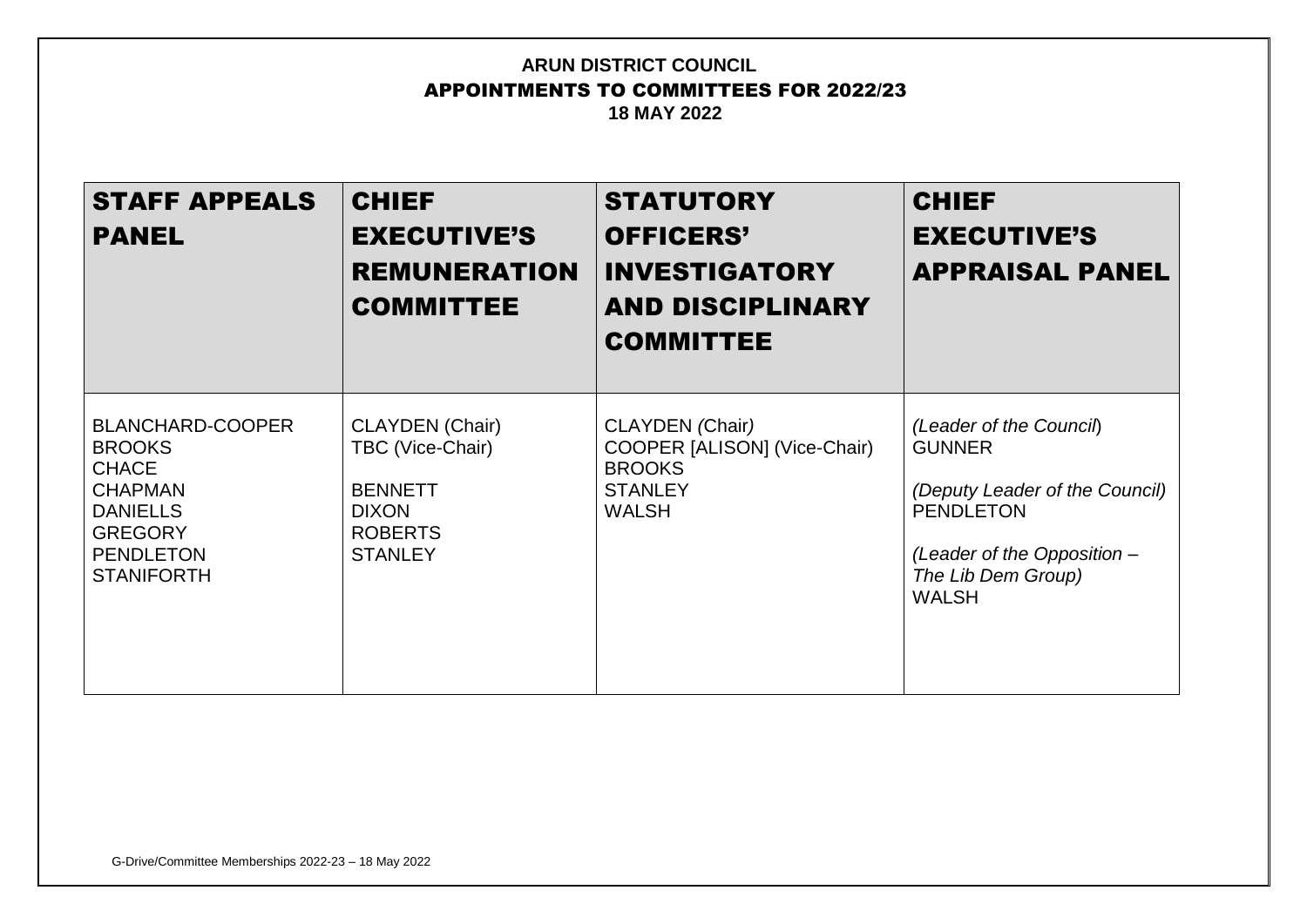| <b>CHIEF</b><br><b>EXECUTIVE'S</b><br><b>RECRUITMENT</b><br><b>AND SELECTION</b><br><b>PANEL</b>   | <b>CONSTITUTION</b><br><b>WORKING</b><br><b>PARTY</b>                                                                                                                  | <b>STANDARDS</b><br><b>COMMITTEE</b>                                                                                                                                                                                                                                                                                             | <b>STANDARDS</b><br><b>COMMITTEE</b><br><b>ASSESSMENT</b><br><b>PANEL</b>                                | <b>DISPENSATION</b><br><b>PANEL</b>                                                   |
|----------------------------------------------------------------------------------------------------|------------------------------------------------------------------------------------------------------------------------------------------------------------------------|----------------------------------------------------------------------------------------------------------------------------------------------------------------------------------------------------------------------------------------------------------------------------------------------------------------------------------|----------------------------------------------------------------------------------------------------------|---------------------------------------------------------------------------------------|
| <b>GUNNER (Chair)</b><br>PENDLETON (Vice-Chair)<br><b>COSTER</b><br><b>STANLEY</b><br><b>WALSH</b> | <b>BOWER (Chair)</b><br><b>ANDY COOPER (Vice-</b><br>Chair)<br><b>BENNETT</b><br><b>CHACE</b><br><b>COSTER</b><br><b>DANIELLS</b><br><b>P ENGLISH</b><br><b>YEATES</b> | TILBROOK (Chair)<br><b>ENGLISH [PAUL]</b><br>(Vice-Chair)<br><b>BENNETT</b><br><b>BICKNELL</b><br><b>BUCKLAND</b><br><b>CAFFYN</b><br><b>COSTER</b><br><b>DANIELLS</b><br><b>ENGLISH [JOAN]</b><br><b>GREGORY</b><br><b>KELLY</b><br>Independent<br>Persons:<br><b>JOHN THOMPSON</b><br><b>SANDRA PRAIL</b><br><b>JOHN COOKE</b> | 3 Members drawn from<br>the Standards<br>Committee, plus 1<br>Independent Person [as<br>and when needed] | 3 Members drawn from<br>the Standards Committee<br>[confirmed as and when]<br>needed] |